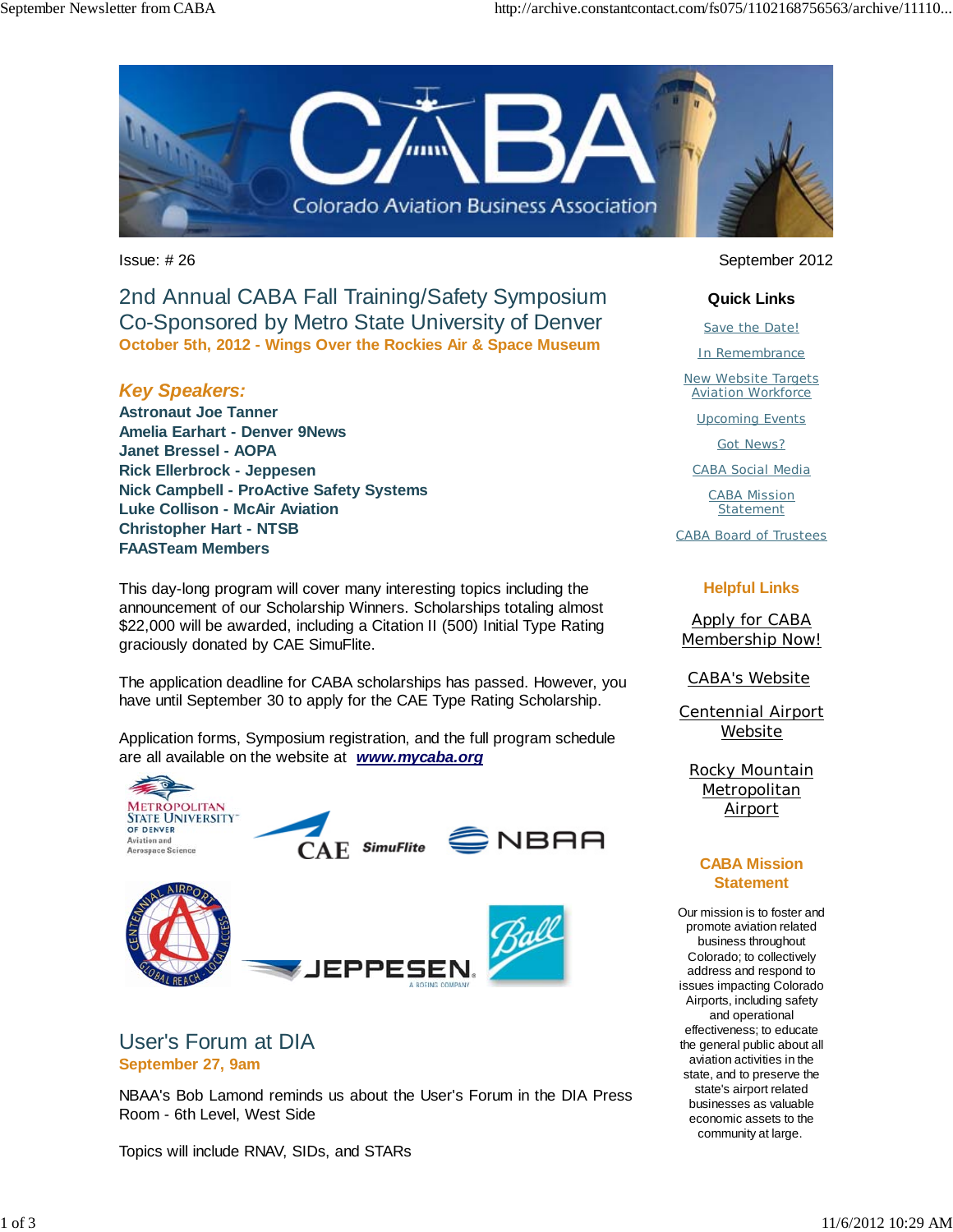### FAA Briefing on new RNAV Procedures **September 28, 12pm**

**Centennial Air Traffic Control Tower Wright Brothers Conference Room 7800 South Peoria Street Englewood, CO 80112** 

*New RNAV procedures become active December 3rd.* Local FSDO and Tracon representatives will be present to review and discuss the procedures in an effort to avoid pilot deviations which may occur due to the new procedures.

## Legislative Action Committee

*Your CABA Legislative Action Committee has been very busy:*

- Plans under way to meet with CO Transportation Committee when the Legislature is in session.
- Organizing a visit to Washington DC to meet with our House and Senate representatives to promote CABA and our state-wide aviation interests.
- Taking initial steps to organize Aviation Day at the Colorado State Capitol.
- Renewal of the Governor's Proclamation recognizing the value of general aviation in Colorado.

*Send your local concerns and issues to*: newsletter@mycaba.org

# Flight Attendants' Group

The CABA Flight Attendants' Group recently held a get-together at LoDo's DTC. Julie Bower and Barbara Desmarais are getting the ball rolling again for the Flight Attendants group. Board Members Brittany Davies, Brian Moss, and Mike Straka, along with Intern Fabien Vivier, had a productive meeting with the group. We look forward to more activities and participation with them.

> Interested Flight Attendants should contact Julie Bower at bowercross@yahoo.com or Barbara Desmarais at bdesmarais99@gmail.com

# Upcoming Events

 **Challenge Air Fly Day** October 6

**Holiday Charity Drive and Party** Stay Tuned - Date To Be Determined

 For a Complete List of Events and More Detailed Information, Visit Our Website

#### **CABA Board of Trustees**

Brittany Davies (Chairwoman)

Barry Stidham (Vice Chairman) MacKenzie Kelly (Secretary) Iver Retrum (Treasurer)

Chris Leach (Membership Director)

> Reggie Arsenault (Past Chairman)

Kenn Kline Gene Langfeldt Brian Moss Malachi O'Neill Dan Perrin Chris Swathwood TIffany Hiler Mike Straka Fabien Vivier (Intern)